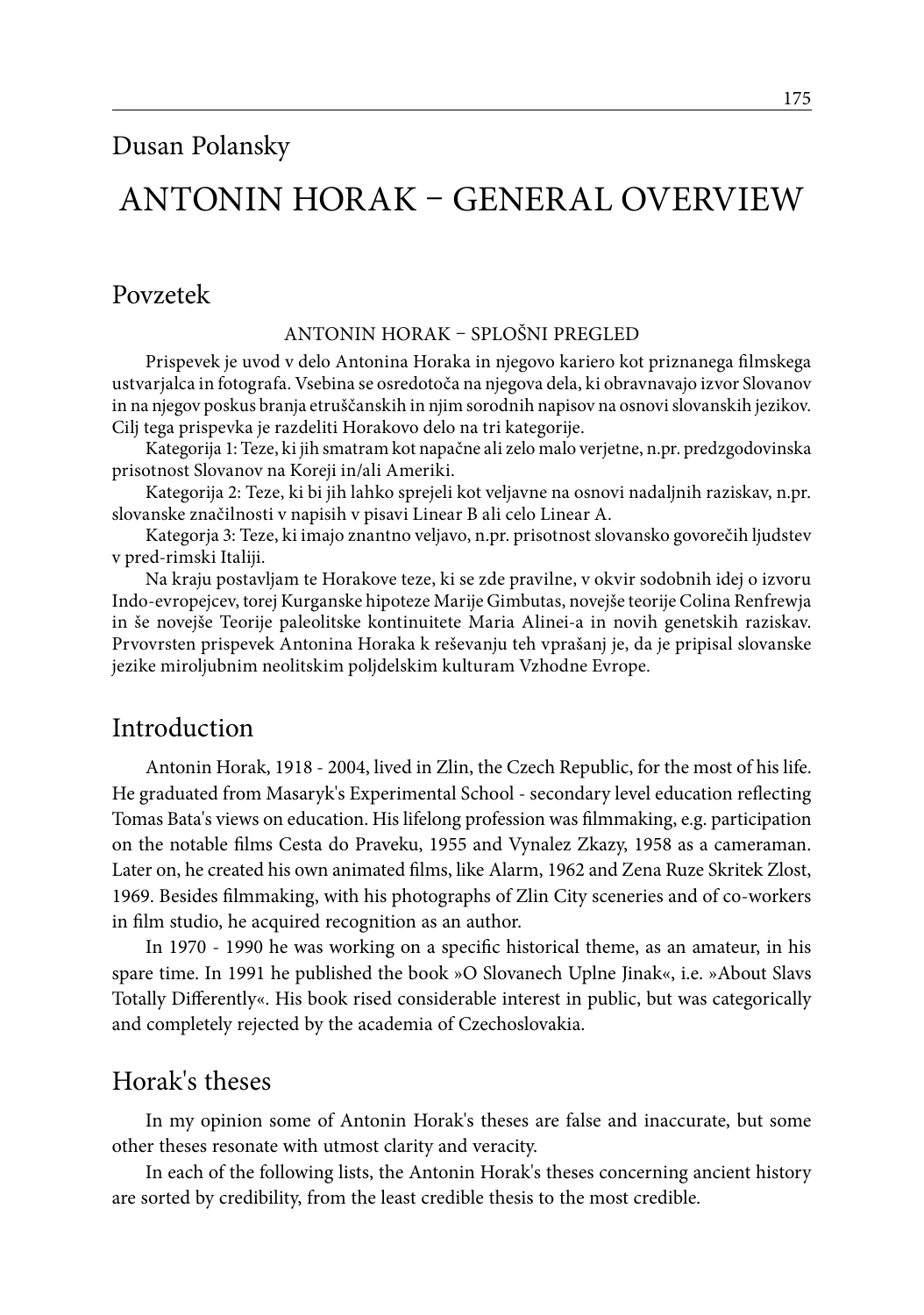#### *Category 1. Theses perceived as false or highly unlikely*

- Equating Proto-Slavs and other Neolithic cultures worldwide, including China, Americas and Pacific islands [1] pp. 294 - 296.
- Placing the cradle of Euroasian Neolithic cultures into Central Asia, region of Amu Darya, Syr Darya rivers and Pamir mountains [1] pp. 292 - 293.
- Promulgating that Etruscans and Celts came to Europe from Africa in a form of some late migration [1] pp. 143, 281.
- Geographical expansion of Neolithic peoples as refugees from attacks by hunter-warriors tribes [1] p. 293.
- Equating the mythical Island of Atlantis with the Lemnos Island in the Aegean Sea [1] pp. 117 - 124.
- Suggesting that Central European King Samo in the 7th century AD was sent by Byzantine Empire to protect Slavs [1] p. 306.

### *Category 2. Theses which could be confirmed by further research*

- Assigning different physiological features to his so called Cro-Magnon warrior people on one side and European Neolithic people on the other side [1] p. 281, 286.
- Assigning monogamy to the neolithic communities [1] 287.
- »Proto-Slavic«, Indo-European Satem respectively, being present in the Neolithic base in the Fertile Crescent and Nile delta [1] pp. 61 - 66.
- Acrophonic derivation of Phoenician alphabet by the use of Slavic languages [1] pp. 73 - 78.
- Acrophonic derivation of Linear B syllabic characters on the basis of Slavic languages [1] pp. 16 - 24.
- Claiming Molisane Croats in Italy to be a residuum of original Pre-Roman population, accenting Chakavian features present in Molisane Slavic language [1] pp. 137 - 138.
- Reading couple of ancient runic inscriptions on the territory of Pomerania, Bohemia, Slovakia, Hungary, Styria and Sudtirol, on the basis of Slavic languages [1] pp. 79 - 109.
- Reading Lemnos stele on the basis of Slavic languages [1] pp. 110 117.
- Reading part of Liber Linteus on Zagreb mummy as Slavic [1] 269 273.
- Reading the last sentence of Jesus on the cross Matthew 27:46, Mark 15:34 as Slavic [1] p. 277.
- Slavic features in Linear B and Linear A inscriptions on Crete island [1] pp. 26 52.
- Assigning cremation burials to the Neolithic cultures in Europe, making these people »less visible« for archeologists [1] p. 287.

# *Category 3. Theses which have substantial merit*

- Assigning Slavic languages to the Neolithic farming cultures in Europe, especially Eastern Europe [1] p. 12, 42 - 44, 53 - 56.
- Stating that descendants of Neolithic farming cultures on the Balkans, including Greece and Northern Italy, i.e. ordinary peasants, originally speaking a kind of Slavic tongues, were repeatedly enslaved by tribes of a more warring nature, e.g. serving as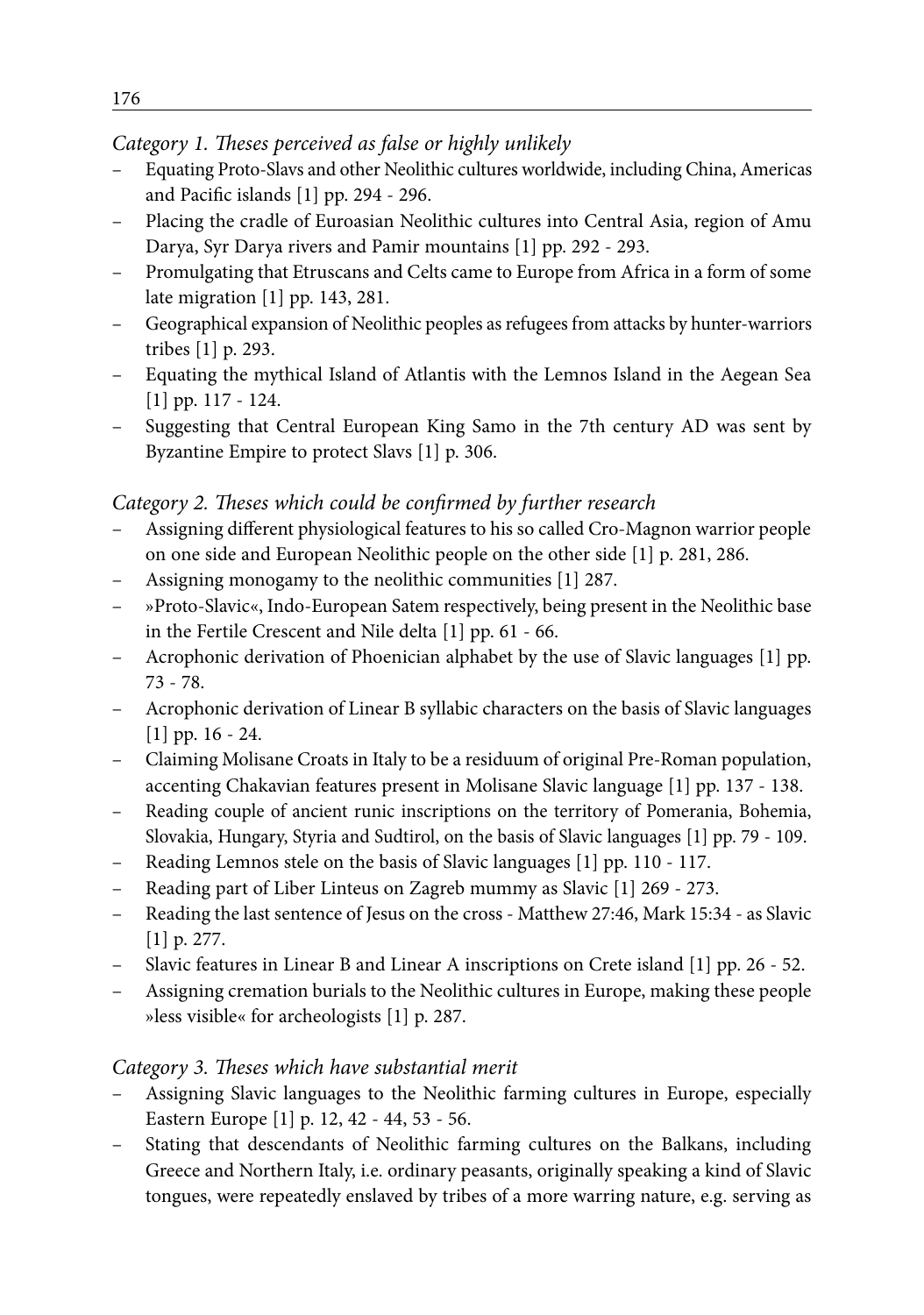an initial base of both Greek and Roman slave populations [1] for example pp. 12, 33 - 34, 148 - 152.

- Mentioning striking similarity of Sanskrit to Slavic languages and preaching the antiquity of Indo-European satem languages [1] pp. 300 - 304.
- Reading a number of Italic inscriptions, mostly from Etruscan-Villanovan territory, on the basis of Slavic languages [1] pp. 127 - 252.

### Discussion

Antonin Horak had an amateur style of working, using vulgate lexical comparison. Some of his readings of ancient inscriptions don't look very persuasive, cf. for example Iguvine Tablet V [1] pp. 257 - 262, some of them, like the urn from Este region, inscription from Necropoli del Crocifisso del Tufo in Orvieto or tomb stone from Antella near Florence, look persuasive [1] pp. 130 - 132, 135, 218 - 221. But they contradict the late arrival of Slavs paradigm of spreading Slavic languages in Europe in Early Middle Ages and they challenge the linguistic reconstruction of Proto-Slavic language, especially in the constraints of timelines. Therefore not a single linguist dared to publicly admit the potential validity of some of Horak's points. This is in spite the fact, that readings like, for example, Novilara Stele [1] pp. 148 - 151, shows transliteration largely similar to the ones accepted by the mainstream linguistics, and at the same time Horak's translation gives a more consistent translation of the whole text in terms of syntax and context. Horak's reading of Novilara Stele is subject of separate paper.

Some points of Antonin Horak's book correspond to the Venetic research derived from the achievements of Matej Bor [2] in deciphering Venetic inscriptions. Most obvious is the common concentration on inscriptions found in Northern Italy, but also the ressemblance of Medieval Glagolitic signs to the graphemes of Linear A and Linear B as shown by Pavel Serafimov [3], and the analysis of the Demotic middle text of the Rosetta Stone by Tome Boshevski and Aristotel Tentov [4], pointing to the hypothesis of importing Slavic-like language to Egypt by Macedonian-Greek expansion or to the possibility of Slavic-like language being present among social sub stratum even before the above mentioned expansion.

Looking for confirmed Glagolitic - like features in Linear B and Linear A inscriptions is not banned by the paradigm of the Palaeolithic Continuity Theory (PCT) [5], according to which Slavic languages widespread in the Balkans from the Neolithic onwards. Same is valid for undecyphered scripts of the Middle East, even though with a lower probability of success, keeping the main focus on the European ancient inscriptions.

The PCT paradigm permits of identifying the Neolithic Balkans and large parts of ancient Europeans as bearing Slavic languages, and to consider Neolithic Europe to be already Indo-European.

Marija Gimbutas [6] considered the Kurgan = burial mound cultures of the Pontic-Caspian steppe, approximately 5<sup>th</sup> millenium BC, to be the homeland of Indo-European speakers. An interesting point of the work of Marija Gimbutas is her distinguishing of a peaceful, rather matriarchal, Old Neolithic Europe societies on one side, and a patriarchal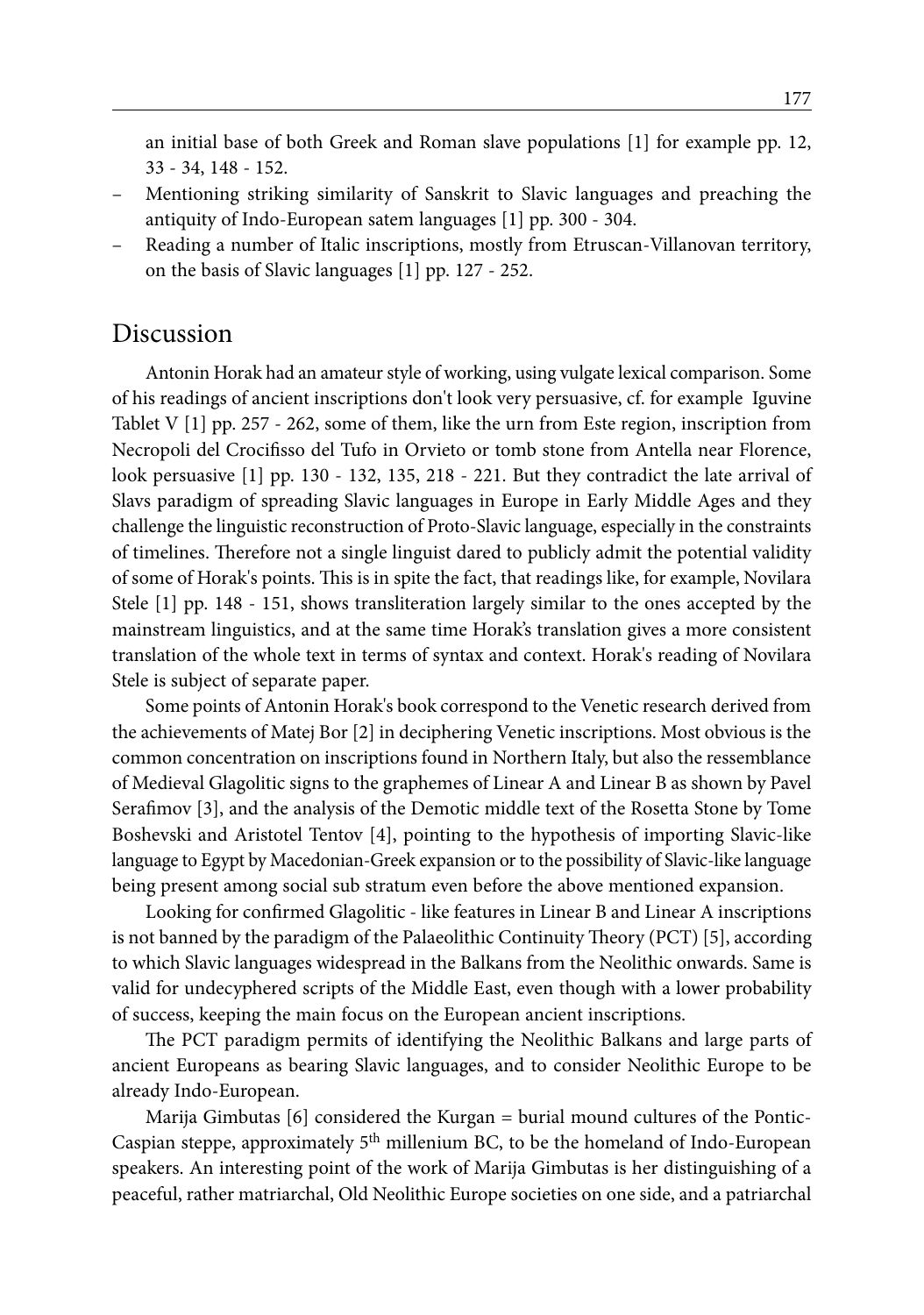warrior societies of the Kurgan horizon cultures in the Pontic-Caspian steppe on the other side [7] pp. 48, 364.

Collin Renfrew [8] p. 205 as archaeologist supposes that Indo-European language spread into Europe from Anatolia in the  $7<sup>th</sup>$  millenium BC with the farming, two milleniums before Marija Gimbutas's Kurgans. He stressed that these settlements were peaceful and progressed with normal growth of population caused by agriculture and stockbreeding, which could support essentially more people than hunting and gathering.

Mario Alinei [9] with his PCT, as historical linguist, supplement Renfrew's theory with great stability of languages from Palaeolithic and about Slavs, as main people of Europe, stated: *»The totally absurd thesis of the so called 'late arrival' of the Slavs in Europe must be replaced by the scenario of Slavic continuity from Paleolithic, and the demographic growth and geographic expansion of the Slavs can be explained, much more realistically, by the extraordinary success, continuity and stability of the Neolithic cultures of South-Eastern Europe (the only ones in Europe that caused the formation of tells).«*

Mihael Budja [10] p 7, by archaeological and genetic researches stressed:

In order to understand better the formation and the structure of modern European paternal and maternal genetic landscape we discuss the ancestral hunter-gatherers' and farmer's population dynamics in late Pleistocene and early Holocene. Particular attention is paid to the origins and diffusions of 'Paleolithic' and 'Neolithic' Y-chromosome and mitochondrial DNA haplogroups in relation to 'demic diffusion' and to process of transition to farming in Eurasia. Our basic interpretative premises are:

- That the genesis of European Neolithic civilization was not linked to 'demic diffusion' of Levantine and Anatolian farmers;
- That the phylogeography of Y chromosome haplogroups I1b\*, J and E do not support the model of Neolithic colonization and replacement of indigenous populations in Europe;
- That the southeast European population trajectories and the rewriting of genetic palimpsest were set by networks of social relationships and associated small-scale mobility and local and/or regional migration;
- That people, through contact provided the agency of transmission of information and incorporation of innovations such as cultigens, domesticates and ceramic technology. And these have lead to structural changes of the pre-existing social, economic and cultural phenomena with rather insignificant gene flow.

Evidently this development of demographic theories supports Horak's thesis about Slavic presence in Europe from Neolithic times on.

# Conclusion

From the above considerations about the theses of Horak, a new paradigm concerning the Eastern European prehistory from the Neolithic period till the Early Middle Ages emerges: